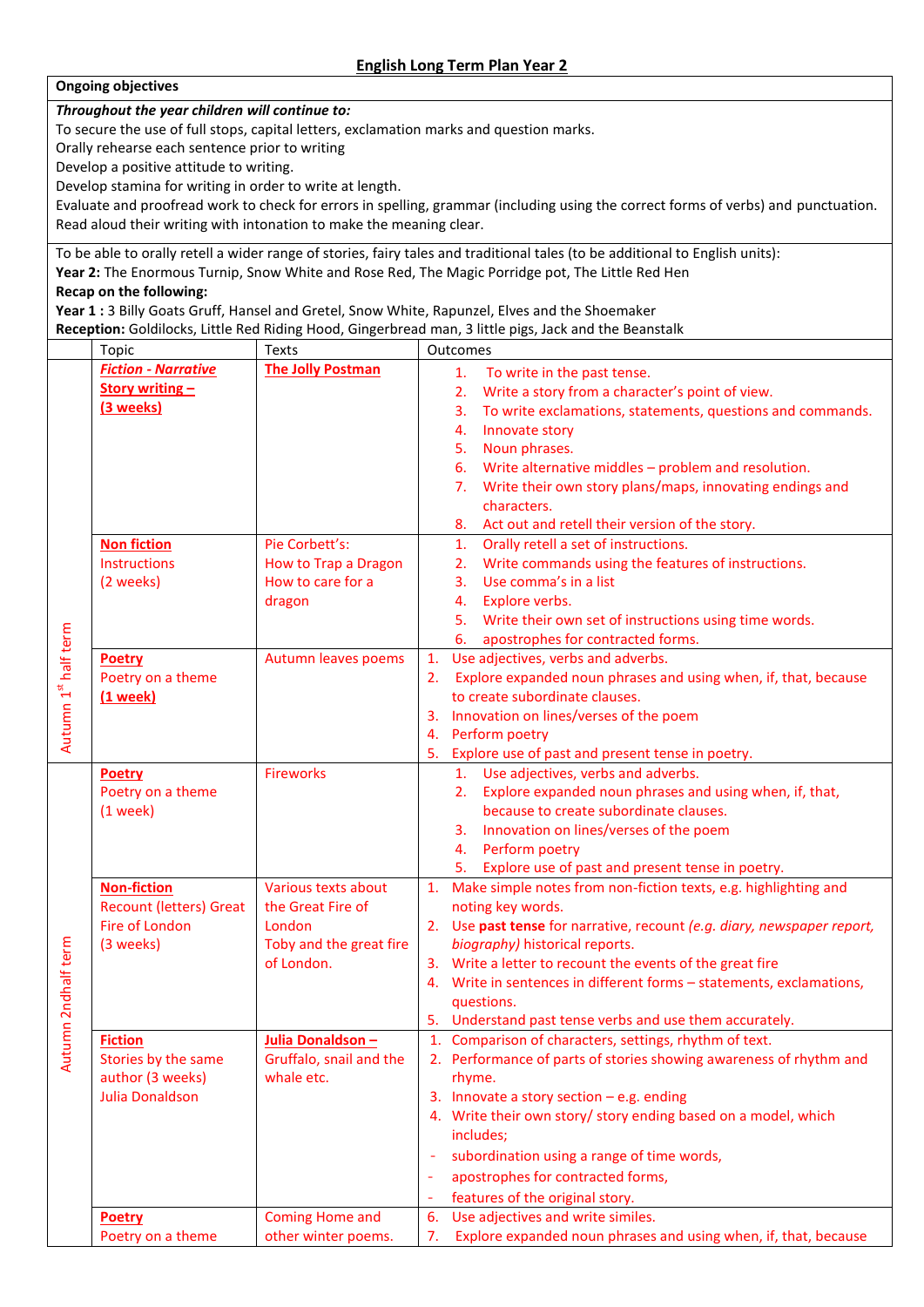## **English Long Term Plan Year 2**

|                                  | $(1$ week)                      |                         | to create subordinate clauses.                                                          |
|----------------------------------|---------------------------------|-------------------------|-----------------------------------------------------------------------------------------|
|                                  |                                 |                         | 8. Innovation on lines/verses of the poem                                               |
|                                  |                                 |                         | 9. Perform poetry                                                                       |
|                                  |                                 |                         | 10. Explore use of past and present tense in poetry.                                    |
|                                  |                                 |                         |                                                                                         |
|                                  | <b>Fiction</b>                  | The lighthouse          | 1. Make predictions and orally retell stories                                           |
|                                  | Stories as a theme              | keepers lunch           | 2. Use apostrophe for singular possession of nouns.                                     |
|                                  | (3 weeks)                       |                         | 3. Make story plans (use Pie Corbett's boxing up method),                               |
|                                  |                                 |                         | innovating on character and setting.                                                    |
|                                  |                                 |                         |                                                                                         |
|                                  |                                 |                         | 4. Write a version of the Lighthouse keepers lunch including                            |
|                                  |                                 |                         | subordination using the word 'when' and the effective use of                            |
|                                  |                                 |                         | nouns.                                                                                  |
|                                  |                                 |                         | 5. Write alternative middles - problem and resolution.                                  |
|                                  |                                 |                         | 6. Write their own story plans/maps, innovating endings and                             |
|                                  |                                 |                         |                                                                                         |
|                                  |                                 |                         | characters.                                                                             |
|                                  |                                 |                         | 7. Act out and retell their version of the story.                                       |
|                                  | <b>Poetry</b>                   | Kit Wrights - Magic     | Use expanded noun phrases to describe and specify, e.g. adjectives<br>1.                |
| Spring 1 <sup>st</sup> half term | <b>Classic poetry</b>           | <b>Box</b>              | to describe nouns                                                                       |
|                                  | (2 weeks)                       |                         | 2. To accurately use the present tense.                                                 |
|                                  |                                 |                         |                                                                                         |
|                                  |                                 |                         | To select, generate and effectively use verbs.<br>3.                                    |
|                                  |                                 |                         | 4. Use 'when', 'if', 'that', 'because' to create subordinate clauses.                   |
|                                  |                                 |                         | 5. Write their own poems based on the structure of those they've                        |
|                                  |                                 |                         | read.                                                                                   |
|                                  | Non chronological               | Non-fiction texts       | 1. Make simple notes from non-fiction texts, e.g. highlighting and                      |
|                                  |                                 |                         |                                                                                         |
|                                  | reports                         | about Victorian's       | noting key words.                                                                       |
|                                  | (3 weeks)                       |                         | 2. Develop success criteria and plan for their reports, identifying                     |
|                                  |                                 |                         | where information should be placed within a non-chronological                           |
|                                  |                                 |                         | structure.                                                                              |
| Spring 2 <sup>nd</sup> Half Term |                                 |                         | 3. Orally recount information they have discovered.                                     |
|                                  |                                 |                         |                                                                                         |
|                                  |                                 |                         | 4. Write a non-chronological report using the features and writing in                   |
|                                  |                                 |                         | the present tense.                                                                      |
|                                  |                                 |                         | 5. To use sentences in different forms - questions, statements.                         |
|                                  | <b>Fiction</b>                  | The real story of the 3 | 1. Write character descriptions                                                         |
|                                  | <b>Traditional Tales with a</b> |                         | 2. Box up and innovate a story map                                                      |
|                                  |                                 | little pigs             |                                                                                         |
|                                  | twist                           | <b>Prince Cinders</b>   | Orally retell story maps - Pie Corbett talk for writing.<br>3.                          |
|                                  | (3 weeks)                       | Jack and the baked      | 4. Write an innovated version of a traditional tale, which includes:                    |
|                                  |                                 | beanstalk               | compound sentences using and, but, so, or                                               |
|                                  |                                 |                         | verbs                                                                                   |
|                                  |                                 |                         |                                                                                         |
|                                  |                                 |                         | text type features of a traditional tale.                                               |
|                                  | <b>Pre Sats Writing</b>         | <b>Owl Babies</b>       | Make predictions and orally and write a retell<br>1.                                    |
|                                  | (2-3 weeks)                     |                         | Setting description.<br>2.                                                              |
|                                  |                                 |                         | 3. Use apostrophe for singular possession of nouns.                                     |
|                                  |                                 |                         | Make story plans (use Pie Corbett's boxing up method),<br>4.                            |
|                                  |                                 |                         |                                                                                         |
|                                  |                                 |                         | innovating on character and setting.                                                    |
|                                  |                                 |                         | Subordination using the word 'when' and the effective use of<br>5.                      |
|                                  |                                 |                         | nouns.                                                                                  |
|                                  |                                 |                         | 6. Write alternative middles - problem and resolution.                                  |
|                                  |                                 |                         | 7. Write their own story plans/maps, innovating endings and                             |
|                                  |                                 |                         | characters.                                                                             |
|                                  |                                 |                         |                                                                                         |
| Summer 1st Half Term             |                                 |                         | Act out and retell their version of the story.                                          |
|                                  | <b>SATS</b>                     |                         | Non chronological report on Nocturnal Animals<br>1.                                     |
|                                  | (2-3 weeks)                     |                         | Character description - The Twits<br>2.                                                 |
|                                  |                                 |                         | 3. Safety instructions                                                                  |
|                                  |                                 |                         | Read selections of Akimbo in topic work and write a diary entry as if they were Akimbo. |
|                                  |                                 |                         |                                                                                         |
|                                  | <b>Poetry</b>                   | Iguana by Brian Moses   | To explore the effect and use of rhyme                                                  |
|                                  | <b>Poems with structure</b>     |                         | 2. To use inference to discuss assumptions about the speaker of the                     |
|                                  | $(1$ week $)$                   |                         | poem, and about the role the speaker adopts                                             |
|                                  |                                 |                         | 3. To understand impact of the poem on the listener as a piece for                      |
|                                  |                                 |                         | performance.                                                                            |
|                                  |                                 |                         | Innovate on a poem                                                                      |
| Summer 2 <sup>nd</sup> half term |                                 |                         | 4.                                                                                      |
|                                  | <b>Narrative</b>                | Akimbo                  | 1. To write in the past tense.                                                          |
|                                  | <b>Fiction</b>                  |                         | Write a story from a character's point of view.<br>2.                                   |